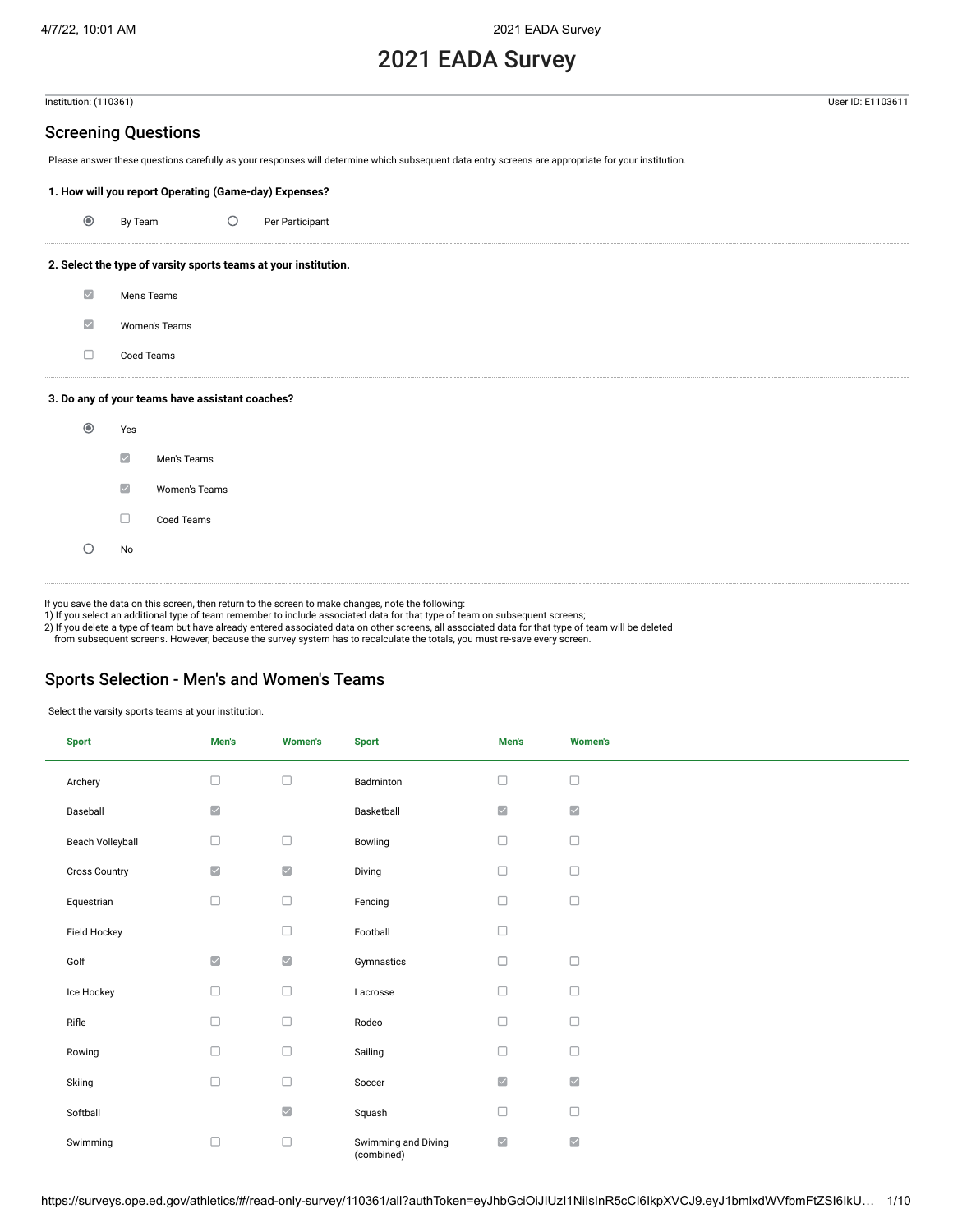| Synchronized Swimming                           |              |   | <b>Table Tennis</b>                                         |   |   |
|-------------------------------------------------|--------------|---|-------------------------------------------------------------|---|---|
| <b>Team Handball</b>                            |              |   | Tennis                                                      |   |   |
| Track and Field (Indoor)                        |              |   | Track and Field (Outdoor)                                   | ⊵ | M |
| Track and Field and Cross<br>Country (combined) |              |   | Volleyball                                                  |   | M |
| Water Polo                                      | $\checkmark$ | M | <b>Weight Lifting</b>                                       |   |   |
| Wrestling                                       | ▽            |   | Other Sports (Specify sports in $\Box$<br>the caveat box.)* |   |   |

### **Caveat:**

The caveat on this screen is for internal use and does not appear on the EADA Dissemination Website (public site). If you want information to appear on the public site, enter it on the Athletic Participation screen.

| Women's Varsity Stunt                                                                                                                                                                             |  |
|---------------------------------------------------------------------------------------------------------------------------------------------------------------------------------------------------|--|
|                                                                                                                                                                                                   |  |
|                                                                                                                                                                                                   |  |
| * If you indicated in the caveat box that your other sports are Dancing and/or Cheerleading, please specify in the caveat box that these are<br>competitive varsity teams (i.e., not pep squads). |  |

If you save the data on this screen, then return to the screen to make changes, note the following: 1) If you select an additional team remember to include associated data for that sport on subsequent screens;

2) If you delete a sport but have already entered associated data on other screens, all associated data for that sport will be deleted from subsequent

screens. However, because the survey system has to recalculate the totals, you must re-save every screen.

### Athletics Participation - Men's and Women's Teams

Enter the number of participants as of the day of the first scheduled contest.

| <b>Varsity Teams</b>           | <b>Men's Teams</b> | <b>Women's Teams</b> |  |
|--------------------------------|--------------------|----------------------|--|
| Baseball                       | $40\,$             |                      |  |
| Basketball                     | $18\,$             | $15\,$               |  |
| Cross Country                  | $14\,$             | $19\,$               |  |
| Golf                           | $\bf 8$            | $10\,$               |  |
| Soccer                         | $26\,$             | ${\bf 28}$           |  |
| Softball                       |                    | $26\,$               |  |
| Swimming and Diving (combined) | $23\,$             | $24\,$               |  |
| Swimming                       | $19$               | $20\,$               |  |
| Diving                         | $\overline{4}$     | $\overline{4}$       |  |
| Track and Field (Outdoor)      | $14\,$             | ${\bf 24}$           |  |
| Volleyball                     |                    | $17\,$               |  |
| Water Polo                     | $24\,$             | $36\,$               |  |
| Wrestling                      | 33                 |                      |  |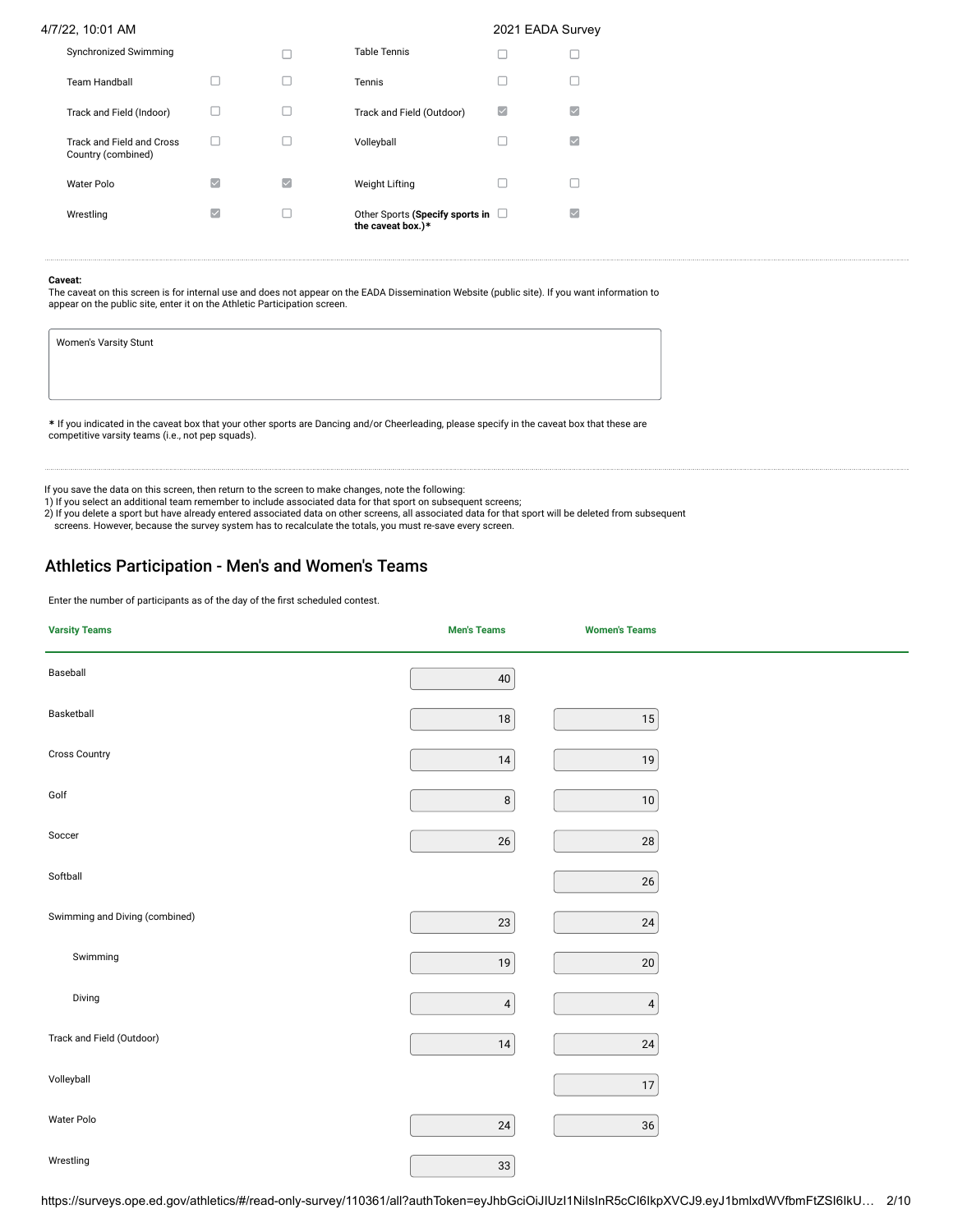| 4/7/22, 10:01 AM | 2021 EADA Survey |
|------------------|------------------|
|                  |                  |

| Other Sports                                                                                                                                                               |     | 28  |  |
|----------------------------------------------------------------------------------------------------------------------------------------------------------------------------|-----|-----|--|
| <b>Total Participants Men's and Women's Teams</b>                                                                                                                          | 200 | 227 |  |
| <b>Unduplicated Count of Participants</b><br>(This is a head count. If an individual participates on more than one team, count<br>that individual only once on this line.) | 186 | 208 |  |

CAVEAT

(For each men's or women's team that includes opposite sex participants, specify the number of male and the number of female students on that team in this caveat box. This does not apply for coed teams. Additionally, provide any other clarifying information here.)

| *Other includes Women's Varsity Stunt |  |  |  |
|---------------------------------------|--|--|--|
|                                       |  |  |  |
|                                       |  |  |  |
|                                       |  |  |  |

If you save the data on this screen, then return to the screen to make changes, please note you must re-save every screen because the survey system has to recalculate the totals.

## Head Coaches - Men's Teams

For each men's team, indicate whether the head coach is male or female, was assigned to the team on a full-time or part-time basis, and whether the coach was employed by the institution on a full-time basis or on a part-time or volunteer basis, by entering a 1 in the appropriate field.<br>The Swimming and Diving (combined) fields allow up to 2 head coaches. The Track

| <b>Varsity Teams</b>                      | Assigned to<br>Team on a<br>Full-Time<br><b>Basis</b> | Assigned to<br>Team on a<br>Part-Time<br><b>Basis</b> | Full-Time<br>Institution<br>Employee | Part-Time<br>Institution<br>Employee or<br>Volunteer | Assigned to<br>Team on a<br>Full-Time<br><b>Basis</b> | Assigned to<br>Team on a<br>Part-Time<br><b>Basis</b> | Full-Time<br>Institution<br>Employee | Part-Time<br>Institution<br>Employee or<br>Volunteer | <b>Total Head</b><br>Coaches |
|-------------------------------------------|-------------------------------------------------------|-------------------------------------------------------|--------------------------------------|------------------------------------------------------|-------------------------------------------------------|-------------------------------------------------------|--------------------------------------|------------------------------------------------------|------------------------------|
| Baseball                                  | $\mathbf{1}$                                          |                                                       | $\mathbf{1}$                         |                                                      |                                                       |                                                       |                                      |                                                      | $\mathbf{1}$                 |
| Basketball                                | $\mathbf{1}$                                          |                                                       | $\mathbf{1}$                         |                                                      |                                                       |                                                       |                                      |                                                      | $\mathbf{1}$                 |
| <b>Cross Country</b>                      |                                                       | $\mathbf{1}$                                          | $\mathbf{1}$                         |                                                      |                                                       |                                                       |                                      |                                                      | $\mathbf{1}$                 |
| Golf                                      | $\mathbf{1}$                                          |                                                       | $\mathbf{1}$                         |                                                      |                                                       |                                                       |                                      |                                                      | $\mathbf{1}$                 |
| Soccer                                    | $\mathbf{1}$                                          |                                                       | $\mathbf{1}$                         |                                                      |                                                       |                                                       |                                      |                                                      | $\mathbf{1}$                 |
| Swimming and Diving<br>(combined)         |                                                       | $\mathbf{1}$                                          | $\mathbf{1}$                         |                                                      |                                                       |                                                       |                                      |                                                      | $\mathbf{1}$                 |
| <b>Track and Field</b><br>(Outdoor)       |                                                       | $\mathbf{1}$                                          | $\mathbf{1}$                         |                                                      |                                                       |                                                       |                                      |                                                      | $\mathbf{1}$                 |
| Water Polo                                | $\mathbf{1}$                                          |                                                       | $\mathbf{1}$                         |                                                      |                                                       |                                                       |                                      |                                                      | $\mathbf{1}$                 |
| Wrestling                                 | $\mathbf{1}$                                          |                                                       | $\mathbf{1}$                         |                                                      |                                                       |                                                       |                                      |                                                      | $\mathbf{1}$                 |
| <b>Coaching Position</b><br><b>Totals</b> | 6                                                     | $\sqrt{3}$                                            | 9                                    | $\pmb{0}$                                            | $\pmb{0}$                                             | $\pmb{0}$                                             | $\pmb{0}$                            | $\pmb{0}$                                            | 9                            |

**Male Head Coaches Female Head Coaches**

CAVEAT

## Head Coaches - Women's Teams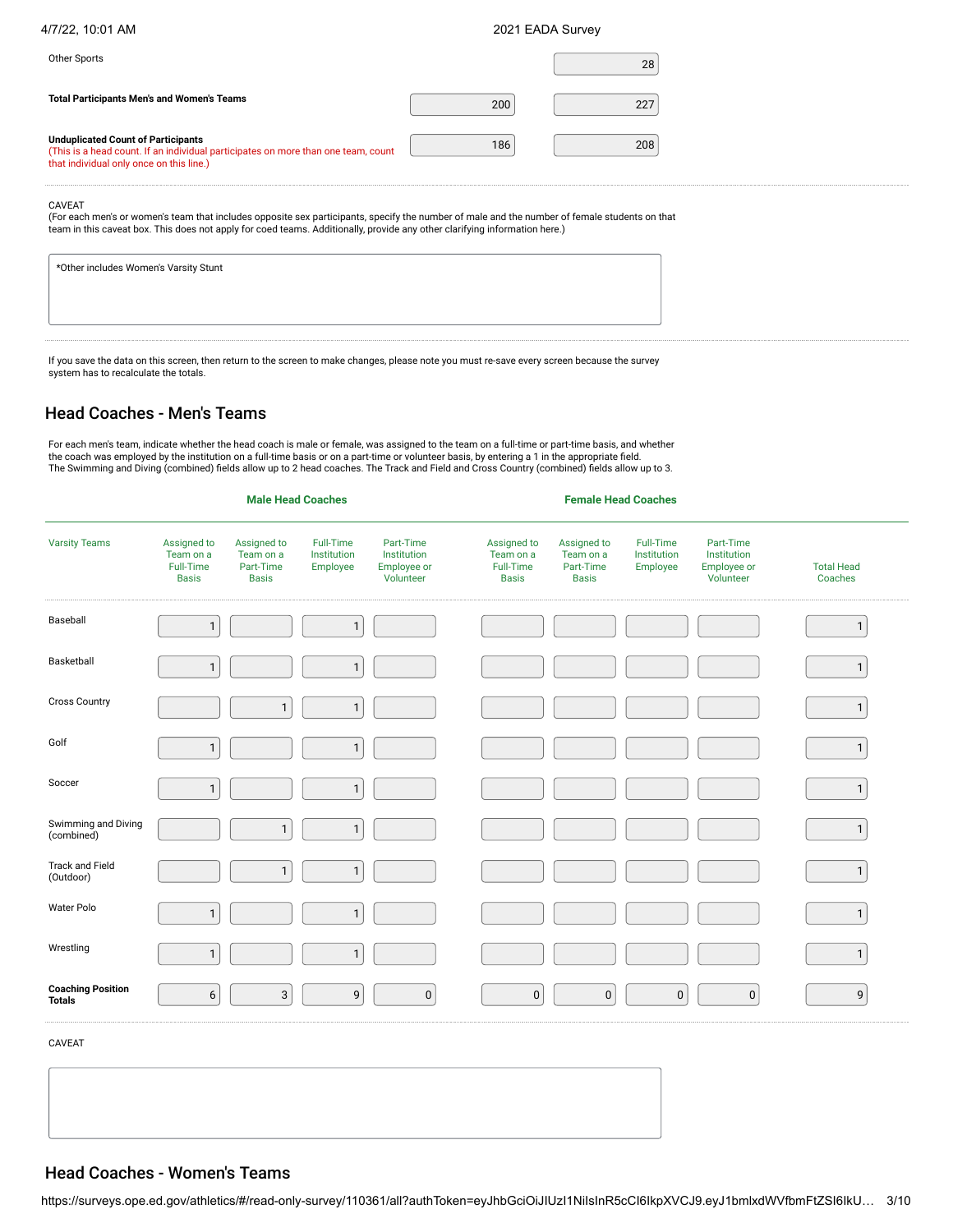For each women's team, indicate whether the head coach is male or female, was assigned to the team on a full-time or part-time basis, and whether the coach was employed by the institution on a full-time basis or on a part-time or volunteer basis, by entering a 1 in the appropriate field. The Swimming and Diving (combined) fields allow up to 2 head coaches. The Track and Field and Cross Country (combined) fields allow up to 3.

|                                           |                                                       | <b>Male Head Coaches</b>                              |                                      | <b>Female Head Coaches</b>                           |  |                                                       |                                                       |                                      |                                                      |                              |
|-------------------------------------------|-------------------------------------------------------|-------------------------------------------------------|--------------------------------------|------------------------------------------------------|--|-------------------------------------------------------|-------------------------------------------------------|--------------------------------------|------------------------------------------------------|------------------------------|
| <b>Varsity Teams</b>                      | Assigned to<br>Team on a<br>Full-Time<br><b>Basis</b> | Assigned to<br>Team on a<br>Part-Time<br><b>Basis</b> | Full-Time<br>Institution<br>Employee | Part-Time<br>Institution<br>Employee or<br>Volunteer |  | Assigned to<br>Team on a<br>Full-Time<br><b>Basis</b> | Assigned to<br>Team on a<br>Part-Time<br><b>Basis</b> | Full-Time<br>Institution<br>Employee | Part-Time<br>Institution<br>Employee or<br>Volunteer | <b>Total Head</b><br>Coaches |
| Basketball                                | $\mathbf{1}$                                          |                                                       | $\mathbf{1}$                         |                                                      |  |                                                       |                                                       |                                      |                                                      | $\mathbf{1}$                 |
| <b>Cross Country</b>                      |                                                       | $\mathbf{1}$                                          | $\mathbf{1}$                         |                                                      |  |                                                       |                                                       |                                      |                                                      | $\mathbf{1}$                 |
| Golf                                      | $\mathbf{1}$                                          |                                                       | $\mathbf{1}$                         |                                                      |  |                                                       |                                                       |                                      |                                                      | $\mathbf{1}$                 |
| Soccer                                    |                                                       |                                                       |                                      |                                                      |  | $\mathbf{1}$                                          |                                                       | $\mathbf{1}$                         |                                                      | $\mathbf{1}$                 |
| Softball                                  | $\mathbf{1}$                                          |                                                       | $\mathbf{1}$                         |                                                      |  |                                                       |                                                       |                                      |                                                      | 1                            |
| Swimming and Diving<br>(combined)         |                                                       | $\mathbf{1}$                                          | $\mathbf{1}$                         |                                                      |  |                                                       |                                                       |                                      |                                                      | 1                            |
| Track and Field<br>(Outdoor)              |                                                       | $\mathbf{1}$                                          | $\mathbf{1}$                         |                                                      |  |                                                       |                                                       |                                      |                                                      | $\mathbf{1}$                 |
| Volleyball                                | $\mathbf{1}$                                          |                                                       | $\mathbf{1}$                         |                                                      |  |                                                       |                                                       |                                      |                                                      | 1                            |
| Water Polo                                | $\mathbf{1}$                                          |                                                       | $\mathbf{1}$                         |                                                      |  |                                                       |                                                       |                                      |                                                      | $\mathbf{1}$                 |
| Other Sports                              | $\mathbf{1}$                                          |                                                       | $\mathbf{1}$                         |                                                      |  |                                                       |                                                       |                                      |                                                      | 1                            |
| <b>Coaching Position</b><br><b>Totals</b> | 6                                                     | $\sqrt{3}$                                            | 9                                    | $\pmb{0}$                                            |  | $\mathbf{1}$                                          | $\boldsymbol{0}$                                      | $\mathbf{1}$                         | $\pmb{0}$                                            | $10\,$                       |
| CAVEAT                                    |                                                       |                                                       |                                      |                                                      |  |                                                       |                                                       |                                      |                                                      |                              |

|  | Head Coaches' Salaries - Men's and Women's Teams |  |
|--|--------------------------------------------------|--|
|  |                                                  |  |

\*Other includes Women's Varsity Stunt

Enter only salaries and bonuses that your institution pays head coaches as compensation for coaching. Do not include benefits on this screen. Do not include volunteer coaches in calculating the average salary and the Full-Time Equivalent (FTE) Total. For help calculating the FTE total click on the Instructions link on this screen.

|                                                                                                                   | <b>Men's Teams</b> | <b>Women's Teams</b> |  |
|-------------------------------------------------------------------------------------------------------------------|--------------------|----------------------|--|
| Average Annual Institutional Salary per Head Coaching Position<br>(for coaching duties only)                      | 146,432            | 115,433              |  |
| Number of Head Coaching Positions Used to Calculate the Average                                                   | 9                  | 10                   |  |
| Number of Volunteer Head Coaching Positions<br>(Do not include these coaches in your salary or FTE calculations.) |                    |                      |  |
| Average Annual Institutional Salary per Full-time equivalent (FTE)                                                | 188,270            | 144,291              |  |
| Sum of Full-Time Equivalent (FTE) Positions Used to Calculate the Average                                         | 7.00               | 8.00                 |  |

CAVEAT

https://surveys.ope.ed.gov/athletics/#/read-only-survey/110361/all?authToken=eyJhbGciOiJIUzI1NiIsInR5cCI6IkpXVCJ9.eyJ1bmlxdWVfbmFtZSI6IkU… 4/10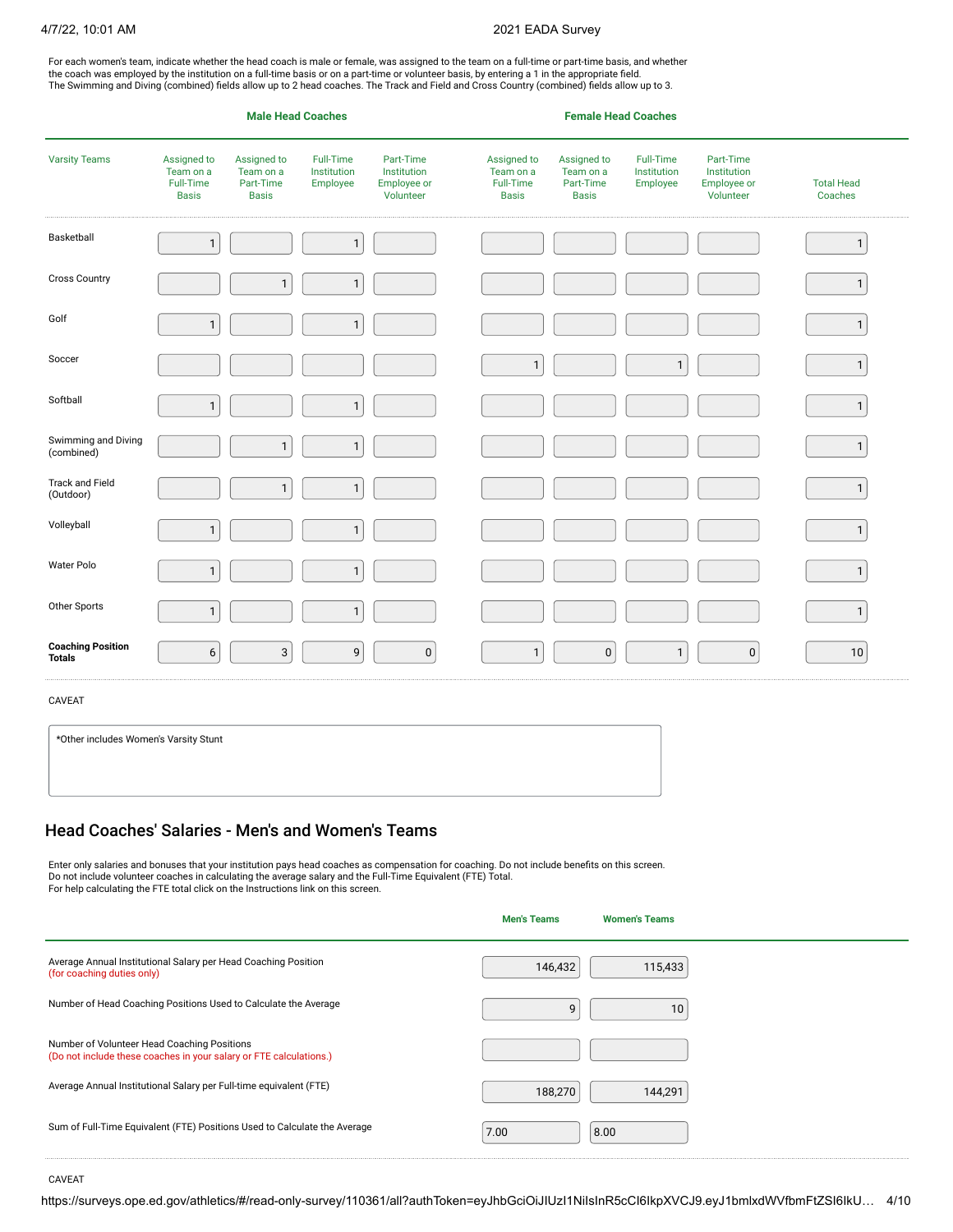### Assistant Coaches - Men's Teams

For each men's team, indicate whether the assistant coach is male or female, was assigned to the team on a full-time or part-time basis, and whether the coach was employed by the institution on a full-time basis or on a part-time or volunteer basis, by entering a 1 in the appropriate field.

|                                     |                                                       | <b>Male Assistant Coaches</b>                         |                                      |                                                      |                                                       | <b>Female Assistant Coaches</b>                       |                                      |                                                      |                                   |
|-------------------------------------|-------------------------------------------------------|-------------------------------------------------------|--------------------------------------|------------------------------------------------------|-------------------------------------------------------|-------------------------------------------------------|--------------------------------------|------------------------------------------------------|-----------------------------------|
| <b>Varsity Teams</b>                | Assigned to<br>Team on a<br>Full-Time<br><b>Basis</b> | Assigned to<br>Team on a<br>Part-Time<br><b>Basis</b> | Full-Time<br>Institution<br>Employee | Part-Time<br>Institution<br>Employee or<br>Volunteer | Assigned to<br>Team on a<br>Full-Time<br><b>Basis</b> | Assigned to<br>Team on a<br>Part-Time<br><b>Basis</b> | Full-Time<br>Institution<br>Employee | Part-Time<br>Institution<br>Employee or<br>Volunteer | <b>Total Assistant</b><br>Coaches |
| Baseball                            | $\ensuremath{\mathsf{3}}$                             | $\mathbf{1}$                                          | $\sqrt{3}$                           | $\mathbf{1}$                                         |                                                       |                                                       |                                      |                                                      | $\sqrt{4}$                        |
| Basketball                          | $\overline{5}$                                        | $\mathbf{1}$                                          | 5                                    | $\mathbf{1}$                                         |                                                       |                                                       |                                      |                                                      | $\boldsymbol{6}$                  |
| <b>Cross Country</b>                |                                                       | $\mathbf{1}$                                          | $\mathbf{1}$                         |                                                      |                                                       | $\mathbf{1}$                                          | $\mathbf{1}$                         |                                                      | $\sqrt{2}$                        |
| Golf                                |                                                       | $\mathbf{1}$                                          |                                      | $\mathbf{1}$                                         |                                                       |                                                       |                                      |                                                      | $\mathbf{1}$                      |
| Soccer                              | $\overline{2}$                                        | $\mathbf{1}$                                          | $\sqrt{2}$                           | $\mathbf{1}$                                         |                                                       |                                                       |                                      |                                                      | $\mathbf{3}$                      |
| Swimming and Diving<br>(combined)   |                                                       | $\mathbf 5$                                           | $\mathbf{1}$                         | $\pmb{4}$                                            |                                                       | $\mathbf{1}$                                          | $\mathbf{1}$                         |                                                      | $\boldsymbol{6}$                  |
| <b>Track and Field</b><br>(Outdoor) |                                                       | $\mathbf{1}$                                          | $\mathbf{1}$                         |                                                      |                                                       | $\mathbf{1}$                                          | $\mathbf{1}$                         |                                                      | $\sqrt{2}$                        |
| Water Polo                          | $\mathbf 1$                                           |                                                       | $\mathbf{1}$                         |                                                      |                                                       |                                                       |                                      |                                                      | $\mathbf{1}$                      |
| Wrestling                           | $\mathbf{1}$                                          |                                                       | $\mathbf{1}$                         |                                                      |                                                       |                                                       |                                      |                                                      | $\mathbf 1$                       |
| <b>Coaching Position</b><br>Totals  | 12                                                    | 11                                                    | $15\,$                               | $\bf 8$                                              | $\pmb{0}$                                             | $\sqrt{3}$                                            | $\sqrt{3}$                           | $\pmb{0}$                                            | $26\,$                            |
| CAVEAT                              |                                                       |                                                       |                                      |                                                      |                                                       |                                                       |                                      |                                                      |                                   |
|                                     |                                                       |                                                       |                                      |                                                      |                                                       |                                                       |                                      |                                                      |                                   |
|                                     |                                                       |                                                       |                                      |                                                      |                                                       |                                                       |                                      |                                                      |                                   |

## Assistant Coaches - Women's Teams

For each women's team, indicate whether the assistant coach is male or female, was assigned to the team on a full-time or part-time basis, and whether the coach was employed by<br>the institution on a full-time basis or on a

|                      |                                                              | <b>Male Assistant Coaches</b>                         |                                             |                                                      | <b>Female Assistant Coaches</b>                              |                                                       |                                      |                                                             |                                                                                                                                           |         |
|----------------------|--------------------------------------------------------------|-------------------------------------------------------|---------------------------------------------|------------------------------------------------------|--------------------------------------------------------------|-------------------------------------------------------|--------------------------------------|-------------------------------------------------------------|-------------------------------------------------------------------------------------------------------------------------------------------|---------|
| <b>Varsity Teams</b> | Assigned to<br>Team on a<br><b>Full-Time</b><br><b>Basis</b> | Assigned to<br>Team on a<br>Part-Time<br><b>Basis</b> | Full-Time<br><b>Institution</b><br>Employee | Part-Time<br>Institution<br>Employee or<br>Volunteer | Assigned to<br>Team on a<br><b>Full-Time</b><br><b>Basis</b> | Assigned to<br>Team on a<br>Part-Time<br><b>Basis</b> | Full-Time<br>Institution<br>Employee | Part-Time<br>Institution<br><b>Employee or</b><br>Volunteer | <b>Total Assistant</b>                                                                                                                    | Coaches |
| Basketball           |                                                              |                                                       |                                             |                                                      | 5                                                            |                                                       |                                      |                                                             |                                                                                                                                           | ь       |
| <b>Cross Country</b> |                                                              |                                                       |                                             |                                                      |                                                              |                                                       |                                      |                                                             |                                                                                                                                           |         |
|                      |                                                              |                                                       |                                             |                                                      |                                                              |                                                       |                                      |                                                             | https://surveys.ope.ed.gov/athletics/#/read-only-survey/110361/all?authToken=eyJhbGciOiJIUzl1NilsInR5cCl6lkpXVCJ9.eyJ1bmlxdWVfbmFtZSl6lkU | 5/10    |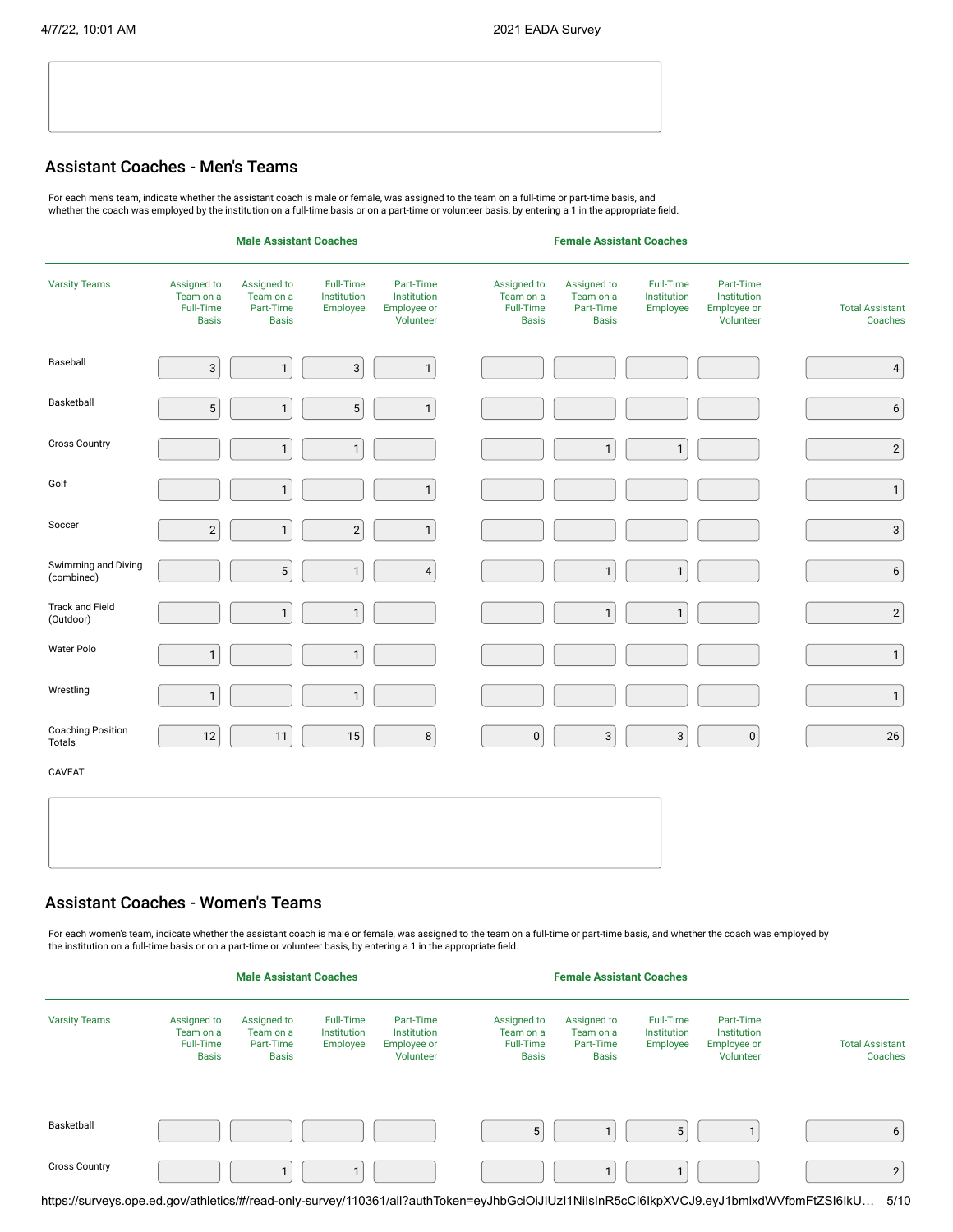| Golf                              |                                                                         | $\mathbf{1}$<br>$\mathbf{1}$                                 | $\mathbf{1}$     |
|-----------------------------------|-------------------------------------------------------------------------|--------------------------------------------------------------|------------------|
| Soccer                            | $\overline{\mathbf{c}}$<br>$\overline{\mathbf{c}}$<br>$\mathbf{1}$<br>1 |                                                              | $\sqrt{3}$       |
| Softball                          |                                                                         | $\sqrt{3}$<br>3<br>$\mathbf{1}$<br>$\mathbf{1}$              | $\sqrt{4}$       |
| Swimming and Diving<br>(combined) | 5 <sup>1</sup><br>$\mathbf{1}$<br>$\overline{4}$                        | $\mathbf{1}$<br>$\mathbf{1}$                                 | $\boldsymbol{6}$ |
| Track and Field<br>(Outdoor)      | $\mathbf{1}$<br>$\mathbf{1}$                                            | $\mathbf{1}$<br>$\mathbf{1}$                                 | $\sqrt{2}$       |
| Volleyball                        | $\mathbf{1}$<br>$\mathbf{1}$                                            | $\mathbf{1}$<br>$\mathbf{1}$                                 | $\sqrt{2}$       |
| Water Polo                        |                                                                         | $\mathbf{1}$<br>$\mathbf{1}$<br>$\mathbf{1}$<br>$\mathbf{1}$ | $\left  \right $ |
| Other Sports                      |                                                                         |                                                              | $\mathbf 0$      |
| Coaching Position<br>Totals       | $\sqrt{3}$<br>$6\,$<br>$5\phantom{.0}$<br>8                             | $\overline{7}$<br>$10\,$<br>13<br>$\overline{4}$             | ${\bf 28}$       |
| CAVEAT                            |                                                                         |                                                              |                  |

## Assistant Coaches' Salaries - Men's and Women's Teams

Enter only salaries and bonuses that your institution pays assistant coaches as compensation for coaching. Do not include benefits on this screen.<br>Do not include volunteer coaches in calculating the average salary and the

|                                                                                                                        | <b>Men's Teams</b> | <b>Women's Teams</b> |  |
|------------------------------------------------------------------------------------------------------------------------|--------------------|----------------------|--|
| Average Annual Institutional Salary per Assistant Coaching Position<br>(for coaching duties only)                      | 48,083             | 39,804               |  |
| Number of Assistant Coaching Positions Used to Calculate the Average                                                   | 23                 | 25                   |  |
| Number of Volunteer Assistant Coaching Positions<br>(Do not include these coaches in your salary or FTE calculations.) | 3                  |                      |  |
| Average Annual Institutional Salary per Full-time equivalent (FTE)                                                     | 72,519             | 57,687               |  |
| Sum of Full-Time Equivalent (FTE) Positions Used to Calculate the Average                                              | 15.25              | 17.25                |  |
| <b>CAVEAT</b>                                                                                                          |                    |                      |  |
|                                                                                                                        |                    |                      |  |

## Athletically Related Student Aid - Men's and Women's Teams

Athletically related student aid is any scholarship, grant, or other form of financial assistance, offered by an institution, the terms of which require<br>the recipient to participate in a program of intercollegiate athletic

|               | <b>Men's Teams</b> | <b>Women's Teams</b> | <b>Total</b> |  |
|---------------|--------------------|----------------------|--------------|--|
| Amount of Aid | 4.145.676          | 5,147,356            | 9,293,032    |  |

https://surveys.ope.ed.gov/athletics/#/read-only-survey/110361/all?authToken=eyJhbGciOiJIUzI1NiIsInR5cCI6IkpXVCJ9.eyJ1bmlxdWVfbmFtZSI6IkU… 6/10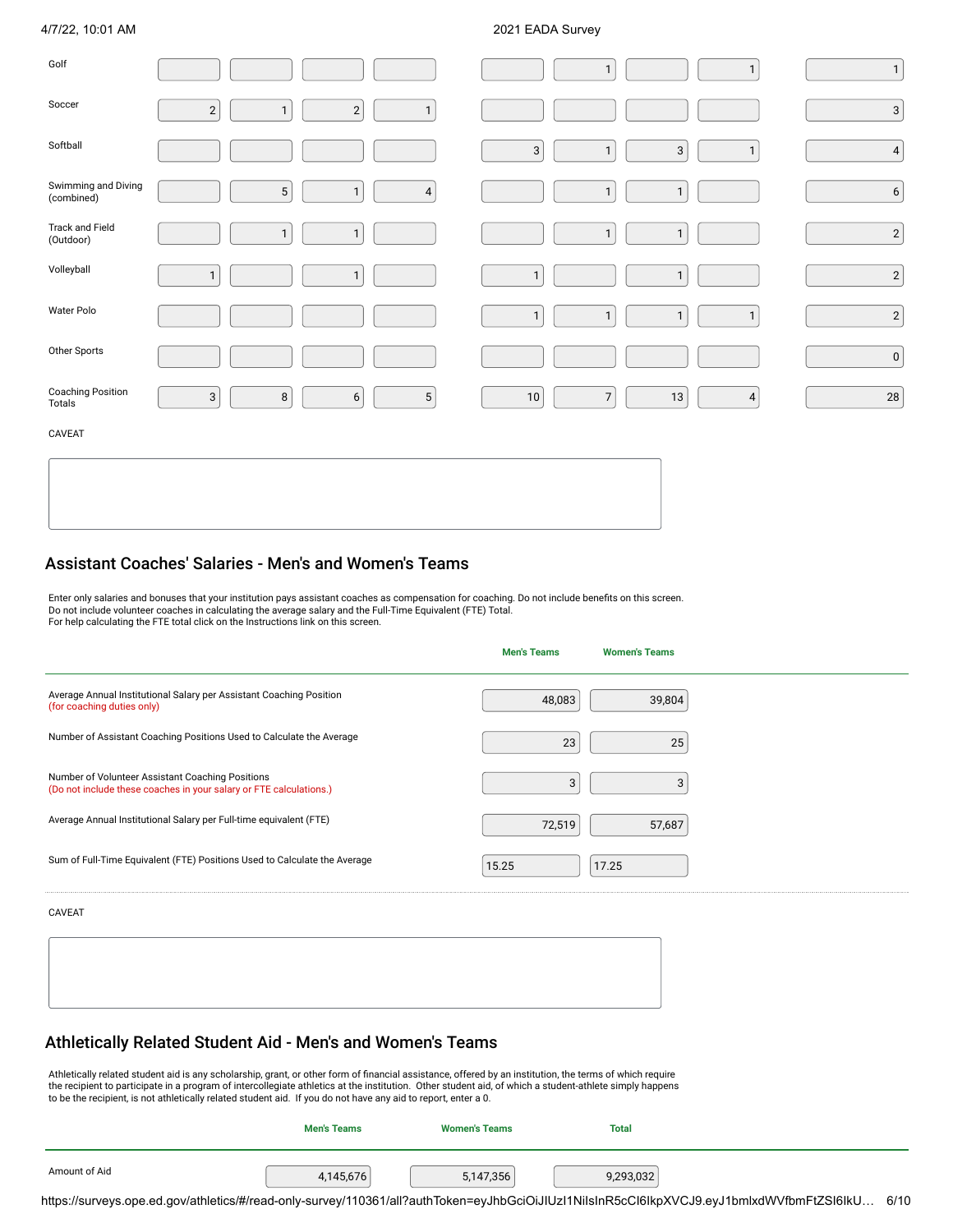| 4/7/22, 10:01 AM |  |
|------------------|--|
|                  |  |

| Ratio (percent) | 55 | 100% |  |
|-----------------|----|------|--|
| CAVEAT          |    |      |  |
|                 |    |      |  |
|                 |    |      |  |

### Recruiting Expenses - Men's and Women's Teams

Recruiting expenses are all expenses an institution incurs attributable to recruiting activities. This includes, but is not limited to, expenses for lodging, meals, telephone use, and transportation<br>(including vehicles use

|        | <b>Men's Teams</b> | <b>Women's Teams</b> | <b>Total</b> |
|--------|--------------------|----------------------|--------------|
| Total  | 9,439              | 19,324               | 28,763       |
| CAVEAT |                    |                      |              |
|        |                    |                      |              |
|        |                    |                      |              |

## Operating (Game-Day) Expenses - Men's and Women's Teams by Team

Operating expenses are all expenses an institution incurs attributable to home, away, and neutral-site intercollegiate athletic contests (commonly known as "game-day expenses"), for (A) Lodging, meals, transportation, uniforms, and equipment for coaches, team members, support staff (including, but not limited to team managers and trainers), and others; and (B) Officials.<br>For a sport with a men's team and a women's

|                                     |              | <b>Men's Teams</b>                           |         |              | <b>Women's Teams</b>                         |                |                                           |
|-------------------------------------|--------------|----------------------------------------------|---------|--------------|----------------------------------------------|----------------|-------------------------------------------|
| <b>Varsity Teams</b>                | Participants | <b>Operating Expenses</b><br>per Participant | By Team | Participants | <b>Operating Expenses</b><br>per Participant | <b>By Team</b> | <b>Total Operating</b><br><b>Expenses</b> |
| Basketball                          | $18\,$       | 19,475                                       | 350,545 | 15           | 23,193                                       | 347,897        | 698,442                                   |
| Baseball                            | $40\,$       | 10,350                                       | 414,000 |              |                                              |                | 414,000                                   |
| <b>Cross Country</b>                | 14           | 3,134                                        | 43,880  | 19           | 2,478                                        | 47,081         | 90,961                                    |
| Golf                                | $\,$ 8 $\,$  | 7,060                                        | 56,482  | 10           | 6,274                                        | 62,738         | 119,220                                   |
| Soccer                              | $26\,$       | 4,325                                        | 112,452 | 28           | 4,468                                        | 125,109        | 237,561                                   |
| Softball                            |              |                                              |         | 26           | 7,117                                        | 185,032        | 185,032                                   |
| Swimming and Diving<br>(combined)   | 23           | 2,746                                        | 63,167  | 24           | 2,650                                        | 63,599         | 126,766                                   |
| <b>Track and Field</b><br>(Outdoor) | 14           | 2,678                                        | 37,489  | 24           | 1,533                                        | 36,798         | 74,287                                    |
| Volleyball                          |              |                                              |         | 17           | 5,359                                        | 91,100         | 91,100                                    |
| Water Polo                          | 24           | 1,333                                        | 31,984  | 36           | 1,193                                        | 42,961         | 74,945                                    |
| Wrestling                           | 33           | 1,516                                        | 50,029  |              |                                              |                | 50,029                                    |

https://surveys.ope.ed.gov/athletics/#/read-only-survey/110361/all?authToken=eyJhbGciOiJIUzI1NiIsInR5cCI6IkpXVCJ9.eyJ1bmlxdWVfbmFtZSI6IkU… 7/10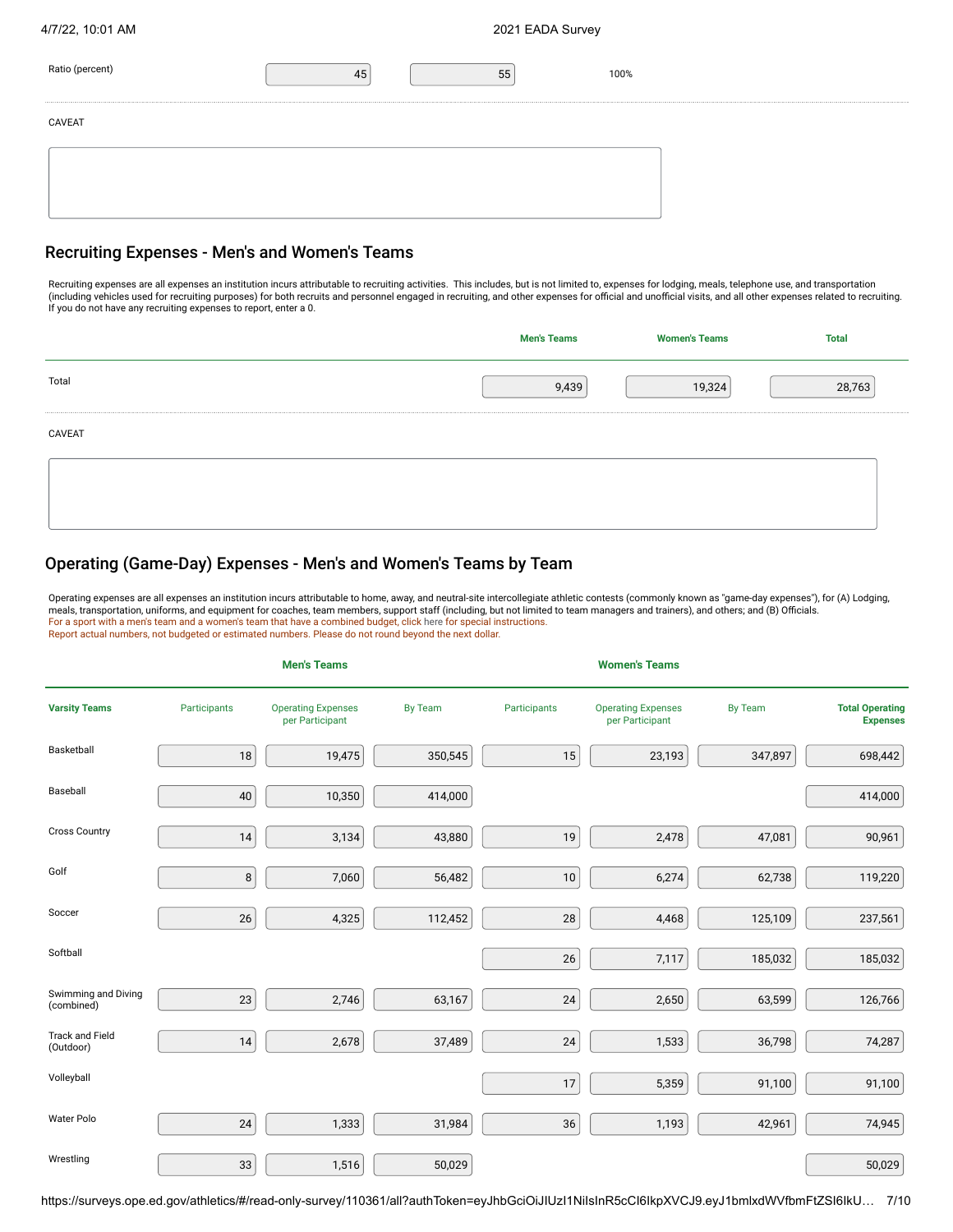|  |  | 4/7/22, 10:01 AM |
|--|--|------------------|
|  |  |                  |

2021 EADA Survey

| Other Sports                                           |     |           | 28  | 2,775 | 77,702    | 77,702    |
|--------------------------------------------------------|-----|-----------|-----|-------|-----------|-----------|
| Total Operating<br>Expenses Men's and<br>Women's Teams | 200 | 1,160,028 | 227 |       | 1,080,017 | 2,240,045 |
| CAVEAT                                                 |     |           |     |       |           |           |
|                                                        |     |           |     |       |           |           |
|                                                        |     |           |     |       |           |           |

### **Note: This screen is for game-day expenses only.**

### Total Expenses - Men's and Women's Teams

Enter all expenses attributable to intercollegiate athletic activities. This includes appearance guarantees and options, athletically related student aid, contract services, equipment, fundraising<br>activities, operating exp

| <b>Varsity Teams</b>                                                                      | <b>Men's Teams</b> | <b>Women's Teams</b> | <b>Total</b> |
|-------------------------------------------------------------------------------------------|--------------------|----------------------|--------------|
| Basketball                                                                                | 2,592,572          | 1,856,890            | 4,449,462    |
| Baseball                                                                                  | 1,627,806          |                      | 1,627,806    |
| <b>Cross Country</b>                                                                      | 830,653            | 1,008,763            | 1,839,416    |
| Golf                                                                                      | 414,220            | 513,556              | 927,776      |
| Soccer                                                                                    | 951,363            | 1,141,720            | 2,093,083    |
| Softball                                                                                  |                    | 1,268,018            | 1,268,018    |
| Swimming and Diving (combined)                                                            | 956,885            | 979,247              | 1,936,132    |
| Track and Field (Outdoor)                                                                 | 48,705             | 48,042               | 96,747       |
| Volleyball                                                                                |                    | 887,842              | 887,842      |
| Water Polo                                                                                | 448,265            | 714,494              | 1,162,759    |
| Wrestling                                                                                 | 799,388            |                      | 799,388      |
| Other Sports                                                                              |                    | 224,673              | 224,673      |
| Total Expenses of all Sports, Except Football and Basketball, Combined                    | 6,077,285          | 6,786,355            | 12,863,640   |
| Total Expenses Men's and Women's Teams                                                    | 8,669,857          | 8,643,245            | 17,313,102   |
| Not Allocated by Gender/Sport (Expenses not attributable to a particular sport or sports) |                    |                      | 5,570,812    |
| <b>Grand Total Expenses</b>                                                               |                    |                      | 22,883,914   |
|                                                                                           |                    |                      |              |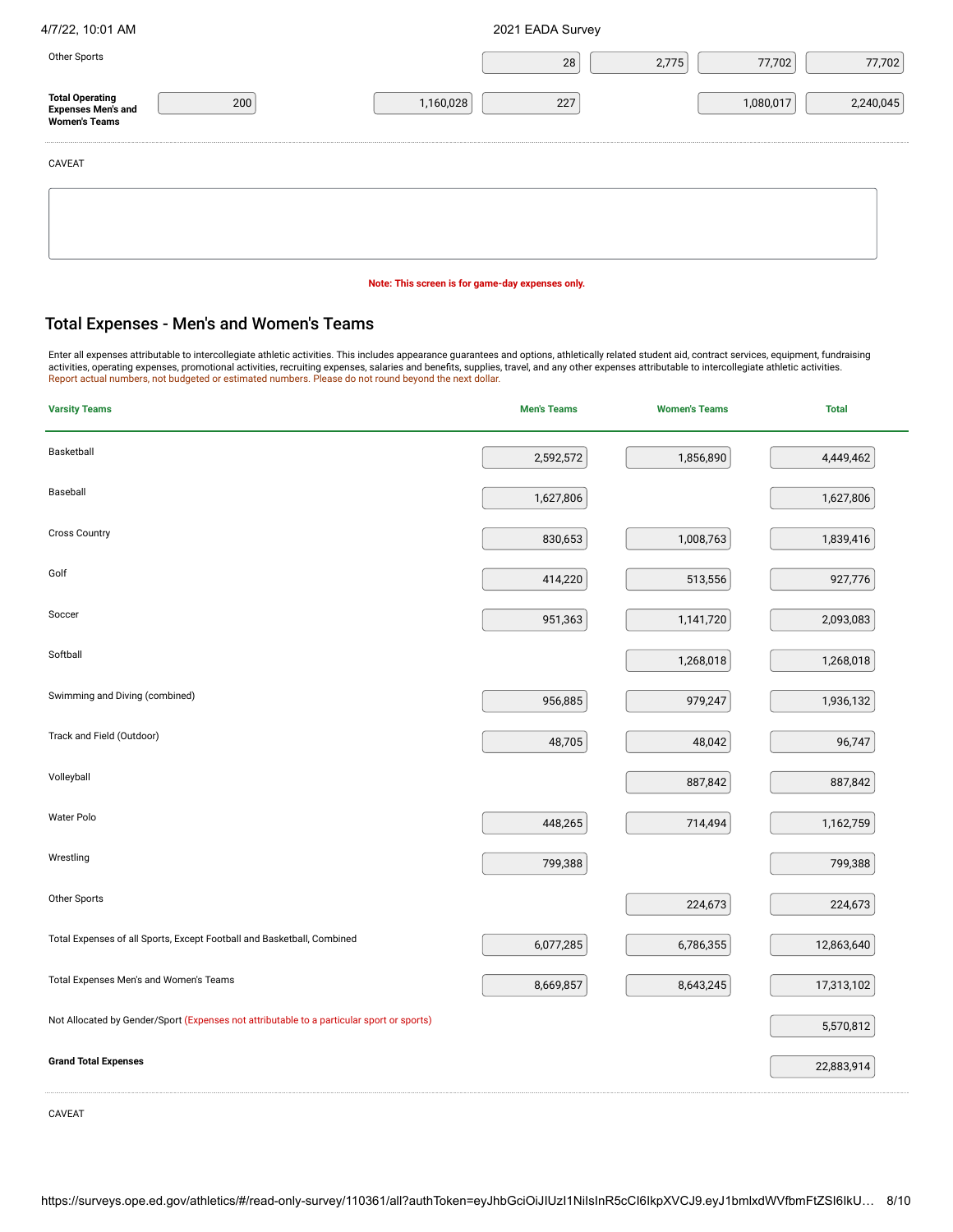### Total Revenues - Men's and Women's Teams

Your total revenues must cover your total expenses.<br>Enter all revenues attributable to intercollegiate athletic activities. This includes revenues from appearance guarantees and options, an athletic conference, tournament support, student activity fees, ticket and luxury box sales, and any other revenues attributable to intercollegiate athletic activities.<br>Report actual numbers, not budgeted or estimated numbers. Please do not round beyond

| <b>Varsity Teams</b>                                                                      | <b>Men's Teams</b> | <b>Women's Teams</b> | <b>Total</b> |
|-------------------------------------------------------------------------------------------|--------------------|----------------------|--------------|
| Basketball                                                                                | 2,946,238          | 1,966,233            | 4,912,471    |
| Baseball                                                                                  | 1,835,286          |                      | 1,835,286    |
| <b>Cross Country</b>                                                                      | 842,203            | 1,019,870            | 1,862,073    |
| Golf                                                                                      | 426,465            | 541,986              | 968,451      |
| Soccer                                                                                    | 998,884            | 1,191,174            | 2,190,058    |
| Softball                                                                                  |                    | 1,321,830            | 1,321,830    |
| Swimming and Diving (combined)                                                            | 839,952            | 1,014,329            | 1,854,281    |
| Track and Field (Outdoor)                                                                 | 59,921             | 59,257               | 119,178      |
| Volleyball                                                                                |                    | 956,760              | 956,760      |
| Water Polo                                                                                | 483,100            | 751,392              | 1,234,492    |
| Wrestling                                                                                 | 885,758            |                      | 885,758      |
| Other Sports                                                                              |                    | 235,900              | 235,900      |
| Total Revenues of all Sports, Except Football and Basketball, Combined                    | 6,371,569          | 7,092,498            | 13,464,067   |
| Total Revenues Men's and Women's Teams                                                    | 9,317,807          | 9,058,731            | 18,376,538   |
| Not Allocated by Gender/Sport (Revenues not attributable to a particular sport or sports) |                    |                      | 5,615,812    |
| Grand Total for all Teams (includes by team and not allocated by gender/sport)            |                    |                      | 23,992,350   |
|                                                                                           |                    |                      |              |

CAVEAT

## Summary - Men's and Women's Teams

**Your Grand Total Revenues must be equal to or greater than your Grand Total Expenses or you will not be able to lock your survey.**